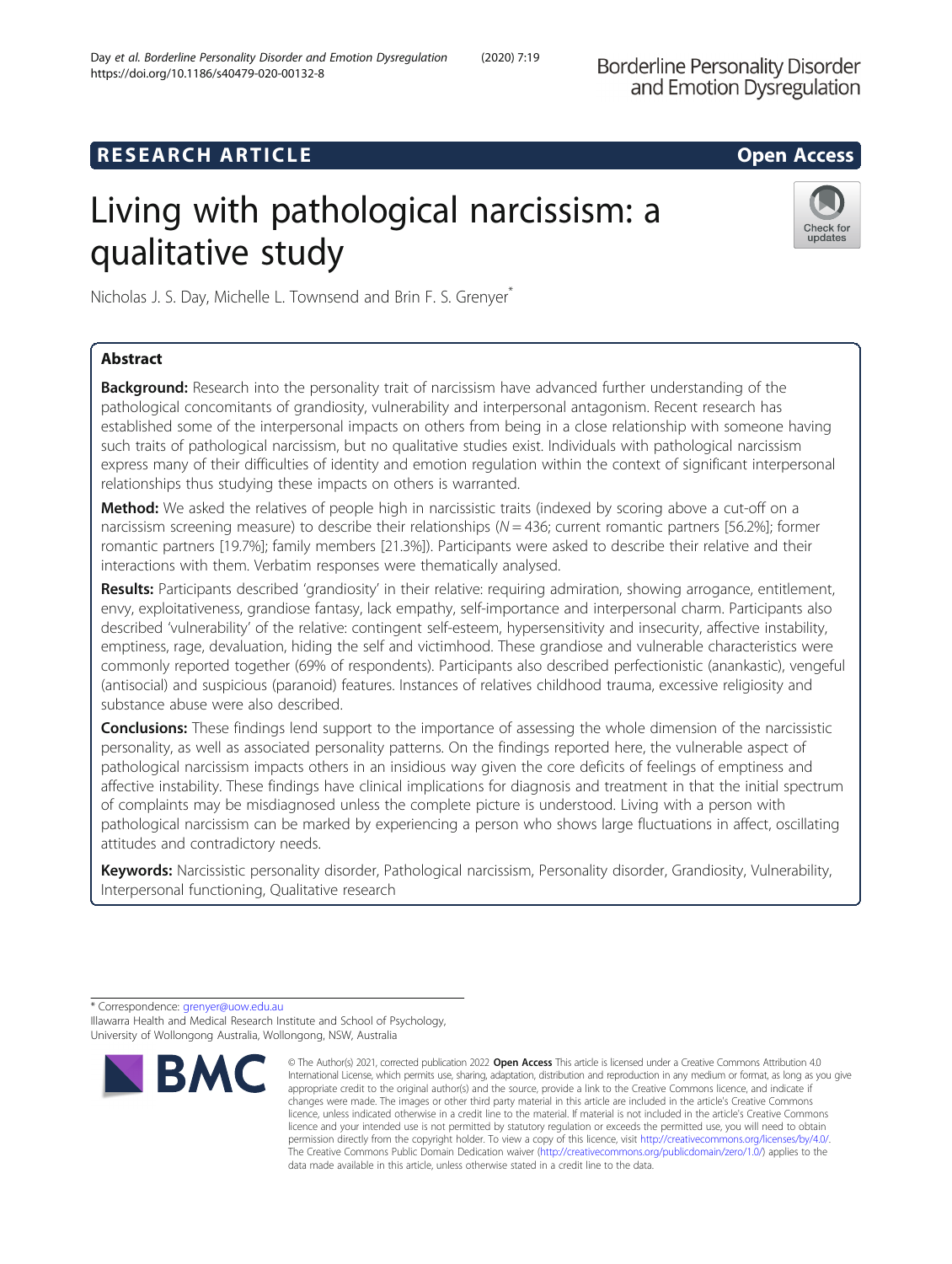# Introduction

The current diagnostic description of narcissistic personality disorder (NPD) as it appears in the Diagnostic and Statistical Manual of Mental Disorders (DSM-5, 5th edition, [[1\]](#page-12-0)) includes a lot of information about how the person affects others, such as requiring excessive admiration, having a sense of entitlement, interpersonal exploitativeness, showing both a lack of empathy for others and feeling others are envious of their perceived special powers or personality features. Despite these features being important aspects of narcissism that have been validated through empirical research [[2,](#page-12-0) [3\]](#page-12-0), they have been criticised for their emphasis on grandiosity and the exclusion of vulnerability in narcissism  $[4, 5]$  $[4, 5]$  $[4, 5]$  $[4, 5]$ , a trend that is mirrored in the field more generally and runs counter to over 35 years of clinical theory [\[3](#page-12-0)]. The more encompassing term 'pathological narcissism' has been used to better reflect personality dysfunction that is fundamentally narcissistic but allows for both grandiose and vulnerable aspects in its presentation  $[6]$  $[6]$ .

Recognising the vulnerable dimension of narcissism has significant implications for treatment [\[7](#page-12-0)], including providing an accurate diagnosis and implementing appropriate technical interventions within treatment settings. Vulnerable narcissism, in marked contrast to the overt grandiose features listed in DSM-5 criteria, includes instances of depressed mood, insecurity, hypersensitivity, shame and identification with victim-hood [[8](#page-12-0)–[12](#page-12-0)]. Pincus, Ansell [[13\]](#page-12-0) developed the Pathological Narcissism Inventory (PNI) to capture this narcissistic vulnerability in three factors. The factor 'contingent self-esteem' (item example: 'It's hard for me to feel good about myself unless I know other people like me') reflects a need to use others in order to maintain self-esteem. The factor 'devaluing' includes both devaluation of others who do not provide admiration needs ('sometimes I avoid people because I'm concerned that they'll disappoint me') and of the self, due to feelings of shameful dependency on others ('when others disappoint me, I often get angry at myself'). The factor 'hiding the self' ('when others get a glimpse of my needs, I feel anxious and ashamed') reflects an unwillingness to show personal faults and needs. This factor may involve a literal physical withdrawal and isolation [\[14](#page-12-0)] but may also include a subtler emotional or psychic withdrawal due to feelings of inadequacy and shame which may result in the development of an imposter or inauthentic 'false self' [[11,](#page-12-0) [15](#page-12-0)], and which may also include a disavowal of emotions, becoming emotionally 'empty' or 'cold' [\[14](#page-12-0)]. Another aspect described in the literature are instances of 'narcissistic rage' [[16\]](#page-12-0) marked by hatred and envy in response to a narcissistic threat (i.e. threats to grandiose self-concept). Although commonly reported in case studies and clinical reports, it is unclear if it is a feature of only grandiose presentations or if it may more frequently present in vulnerable presentations [[17\]](#page-12-0).

While the differences in presentation between grandiose and vulnerable narcissism appear manifest, it has been argued that they reflect both sides of a narcissistic 'coin' [\[9](#page-12-0)] that may be regularly oscillating, inter-related and state dependent  $[6, 18-22]$  $[6, 18-22]$  $[6, 18-22]$  $[6, 18-22]$  $[6, 18-22]$ . As such, it may not be as important to locate the specific presentation of an individual as to what 'type' they are (i.e. grandiose or vulnerable), as it is to recognise the presence of both of these aspects within the person [\[23](#page-12-0)]. The difficulty for these patients is the pain and distress that accompanies having such disparate 'split off' or unintegrated parts of the self, which result in the defensive use of maladaptive intra and interpersonal methods of maintaining a stable self-experience [\[24](#page-12-0)]. This defensive operation is somewhat successful, and may give the impression of a coherent and stable identity, however as noted by Caligor and Stern [[25](#page-12-0)] "manifestly vulnerable narcissists retain a connection to their grandiosity … [and] even the most grandiose narcissist may have internal feelings of inadequacy or fraudulence" (p. 113).

The vulnerable dimension of narcissism, with its internal feelings of emptiness and emotion dysregulation, may reflect a more general personality pathology similar to that of borderline personality disorder (BPD) [[26](#page-12-0)]. For instance, Euler, Stobi [\[27](#page-12-0)] found grandiose narcissism to be related to NPD, but vulnerable narcissism to be related to BPD. In a similar vein, Hörz-Sagstetter, Diamond [[28\]](#page-12-0) proposes grandiosity as a narcissistic 'specific' factor that distinguishes it from other disorders (e.g. BPD). This grandiosity, however, "predisposes [these individuals] to respond with antagonism/hostility and reduced reality testing when the grandiose self is threatened" (p.571). This antagonism, hostility and the resultant interpersonal dysfunction are well-documented aspects of pathological narcissism [[29](#page-12-0)–[32](#page-12-0)], that exacts a large toll on individuals in the relationship [[33,](#page-12-0) [34\]](#page-12-0). As the specific features of the disorder are perhaps therefore best evidenced within the context of these relationships, gaining the perspective of the 'other' in the relationship would present a unique perspective that may not be observable in other contexts (e.g. clinical or self-report research). For example, a recent study by Green and Charles [[35\]](#page-12-0) provided such a perspective within the context of domestic violence. They found that those in a relationship with individuals with reportedly narcissistic features described overt (e.g. verbal and physical) and covert (e.g. passive-aggressive and manipulative) expressions of abuse and that these behaviours were in response to perceived challenges to authority and to counteract fears of abandonment. As such, informant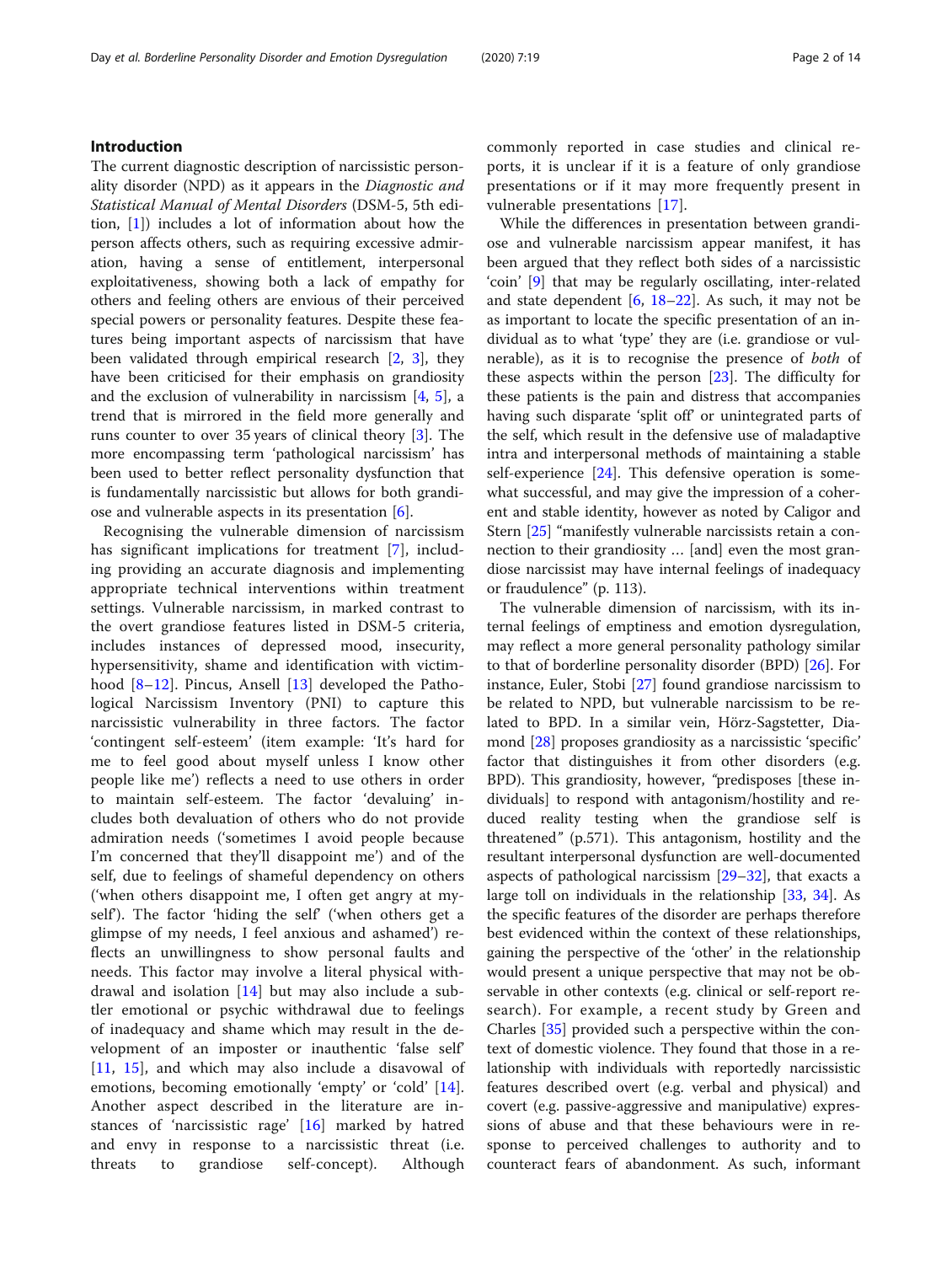ratings may be a novel and valid methodology to assess for personality pathology [[36\]](#page-12-0), as documented discrepancies between self-other ratings suggest that individuals with pathological narcissism may not provide accurate self-descriptions [[37\]](#page-12-0). Further, Lukowitsky and Pincus [[38\]](#page-12-0) report high levels of convergence for informant ratings of narcissism, indicating that multiple peers are likely to score the same individual similarly and, notably, individuals with pathological narcissism agreed with observer ratings of interpersonal dysfunction, again highlighting this aspect as central to the disorder [\[6](#page-12-0)]. The aim of this study is to investigate the reported characteristics of individuals with pathologically narcissistic traits from the perspective of those in a significant personal relationship with these individuals. For this research, partners and family members will be referred to as 'participants'. Individuals with pathological narcissism will be referred to as the 'relative'.

# Method

#### Recruitment

Participants were relatives of people reportedly high in narcissistic traits, and all provided written informed consent to allow their responses to be used in research, following institutional review board approval. The participants were recruited through invitations posted on various mental health websites that provide information and support that is narcissism specific (e.g. 'Narcissistic Family Support Group'). Recruitment was advertised as being specifically in relation to a relative with narcissistic traits. A number of criteria were applied to ensure that included participants were appropriate to the research. First, participants had to identify as having a 'significant personal relationship' with their relative. Second, participants had to complete mandatory questions as part of the survey. Mandatory questions included basic demographic information (age, gender, relationship type) and answers to qualitative questions under investigation. Non-mandatory questions included questions such as certain demographic questions (e.g. occupation) and questions pertaining to their own support seeking. Third, the relative had to have a cumulative score of 36 (consistent with previous methodology, see [33]) or above on a narcissism screening measure (described in [Measures](#page-3-0) section), as informed by participants.

#### Participants

A total of 2219 participants consented to participate in the survey. A conservative data screening procedure was implemented to ensure that participants were appropriate to the research. First, participants were removed who indicated that they did not have a 'significant' (i.e. intimate) personal relationship with someone who was narcissistic ( $n = 129$ ). Second, participants who clicked on the link to begin the survey but dropped out within the first 1–5 questions were deemed 'non-serious' and were removed ( $n = 1006$ ). Third, participants whose text sample was too brief (i.e. less than 70 words) to analyse were excluded ( $n = 399$ ) as specified by Gottschalk, Winget [\[39](#page-12-0)]. Finally, participants identified as rating relatives narcissism below cut off score of 36 on a narcissism screening measure were removed  $(n = 249)$ . Inspection of pattern of responses indicated that none of the remaining participants had filled out the survey questions inconsistently or inappropriately (e.g. scoring the same for all questions). The remaining 436 participants formed the sample reported here. Table 1 outlines the demographic information of participants and the relative included in the study.

Participants were also asked to report on the diagnosis that their relative had received. These diagnoses were specified as being delivered by a mental health professional and not the participants own speculation. The

Table 1 Demographics for participants (partners and family) and their relatives (people high in pathological narcissism) ( $N =$ 436)

|                        | Participants ( $n = 436$ ) | Relative ( $n = 436$ ) |
|------------------------|----------------------------|------------------------|
| Mean age in years (SD) | 43.7 (10.1)                | 48.7 (12.3)            |
| Gender                 |                            |                        |
| Male                   | 4.8% $(n = 21)$            | 75.7% ( $n = 330$ )    |
| Female                 | 79.6% ( $n = 347$ )        | $24.3\% (n = 106)$     |
| Not Specified          | $15.6\% (n = 68)$          |                        |
| Employment             |                            |                        |
| Full time              | $42.7\% (n = 186)$         | 50.7% $(n = 221)$      |
| Part time              | $14.9\% (n = 65)$          | $8.3\% (n = 36)$       |
| Unemployed             | $9.9\%$ (n = 43)           | 12.4% $(n = 54)$       |
| Other                  | $32.6\% (n = 142)$         | $28.7\% (n = 125)$     |
| Disability Pension     | $3.2\%$ (n = 14)           | 4.4% $(n = 19)$        |
| Self-Employed          | $3.7\%$ ( $n = 16$ )       | $9.9\% (n = 43)$       |
| Retired                | $3.4\%$ (n = 15)           | $8.9\%$ (n = 39)       |
| Student                | $2.1\% (n = 9)$            | $0.2\%$ (n = 1)        |
| Not stated             | $20.2\% (n = 88)$          | 5.3% $(n = 23)$        |
| Relationship           |                            |                        |
| Spouse/partner         | 56.2%, $(n = 245)$         |                        |
| Former spouse/partner  | 19.7%, $(n = 86)$          |                        |
| Family (total)         | $21.3\% (n = 93)$          |                        |
| Mother                 | $10.6\% (n = 46)$          |                        |
| Father                 | $2.5\% (n = 11)$           |                        |
| Child                  | $1.4\%$ (n = 6)            |                        |
| Sibling                | $4.1\%$ (n = 18)           |                        |
| Other Family           | $2.8\%$ (n = 12)           |                        |
| Other                  | $2.8\%$ (n = 12)           |                        |
|                        |                            |                        |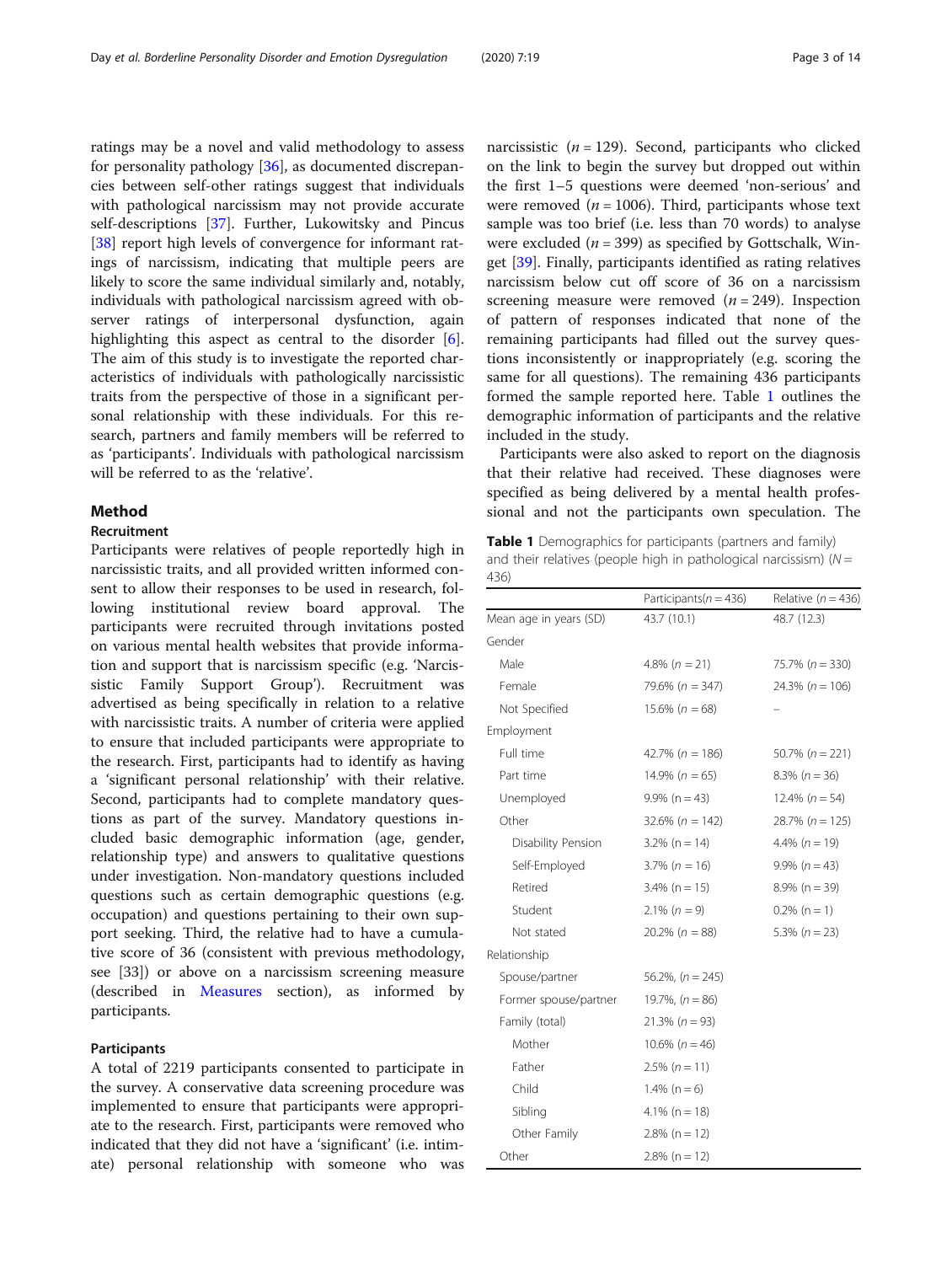<span id="page-3-0"></span>majority of participants either stated that their relative has not received a formal diagnosis, or that they did not know  $(n = 284, 65\%)$ . A total of 152 (35%) participants stated that their relative had received an official diagnosis from a mental health professional (See Table 2).

# Measures

# Pathological narcissism inventory (Carer version) (SB-PNI- $CV$

Schoenleber, Roche [[40\]](#page-12-0) developed a short version of the Pathological Narcissism Inventory (SB-PNI; 'super brief') as a 12 item measure consisting of the 12 best performing items for the Grandiosity and Vulnerability composites (6 of each) of the Pathological Narcissism Inventory [[13\]](#page-12-0). This measure was then adapted into a carer version (SB-PNI-CV) in the current research, consistent with previous methodology [[33](#page-12-0)] by changing all selfreferential terms (i.e. 'I') to refer to the relative (i.e. 'my relative'). The scale operates on a Likert scale from 0 ('not at all like my relative') to 5 ('very much like my relative'). By summing participant responses, a total score of 36 indicates that participants scored on average 'a little like my relative' to all questions, indicating the presence of pathologically narcissistic traits. The SB-PNI-CV demonstrated strong internal consistency  $(\alpha = .80)$ , using all available data  $(N = 1021)$ . Subscales of the measure also demonstrated internal consistency for both grandiose ( $\alpha = .73$ ) and vulnerable ( $\alpha = .75$ ) items. Informant-based methods of investigating narcissism and its effects has previously been found to be effective and reliable [\[30](#page-12-0)] with consensus demonstrated across multiple observers [\[38\]](#page-12-0).

**Table 2** Relatives diagnoses as reported by participants ( $n =$  $152$ 

| 1 J <sub>L</sub>                          |                  |
|-------------------------------------------|------------------|
| Personality disorder                      | 43% $(n = 65)$   |
| Narcissistic Personality Disorder         | $29\% (n = 44)$  |
| Borderline Personality Disorder           | 5% $(n = 9)$     |
| Other                                     | 7% $(n = 11)$    |
| Not Specified                             | 4% $(n = 7)$     |
| Attention Deficit-Hyperactivity Disorder  | $12\% (n = 18)$  |
| Anxiety Related Disorder                  | $10\% (n = 15)$  |
| Obsessive-Compulsive Related Disorder     | 7% ( $n = 10$ )  |
| Substance Related and Addictive Disorders | 5% $(n = 8)$     |
| Bipolar and Related Disorders             | $20\% (n = 31)$  |
| Depressive Disorders                      | 30% ( $n = 46$ ) |
| Autism Spectrum Disorders                 | 1% $(n = 2)$     |
| Trauma Related Disorders                  | $9\% (n = 14)$   |
| Psychotic Disorders                       | 5% $(n = 7)$     |

Note. The percentages and numbers of diagnoses endorsed are greater than the total number of participants as many relatives had been diagnosed with 'co-morbid' disorders. 'Other' personality disorder group includes avoidant  $(n = 3)$ , histrionic  $(n = 2)$ , antisocial  $(n = 4)$ , schizoid  $(n = 1)$  and paranoid  $(n = 1)$ 

#### Qualitative analyses

Participants who met inclusion criteria were asked to describe their relative using the Wynne-Gift speech sample procedure as outlined by Gift, Cole [\[41\]](#page-12-0). This methodology was developed for interpersonal analysis of the emotional atmosphere between individuals with severe mental illness and their relatives, it has also been used in the context of assessing relational functioning within marital couples [[41\]](#page-12-0). For the purpose of this study, the speech sample prompt was used to elicit descriptive accounts of relational functioning, which included participants responding to the question:

# 'What is your relative like, how do you get on together?'

Participants were given a textbox to respond to this question in as much detail as they would like. However, participants whose text responses were too brief (< 70 words), were removed from analysis as specified by Gottschalk, Winget [[39](#page-12-0)]. It is important to note however that these participants who were removed  $(n = 399)$  did not differ from the included participants in any meaningful way regarding demographic information. The mean response length was  $233$  words  $(SD = 190)$  and text responses ranged from 70 to 1279 words.

Analysis of the data occurred in multiple stages. First, a phenomenological approach was adopted which places primacy on understanding the 'lived experience' of participant responses [\[42\]](#page-12-0) whilst 'bracketing' researcher preconceptions. This involved reading and re-reading all participant responses in order to be immersed in the participants subjective world, highlighting text passages regarding the phenomenon under examination (i.e. personality features, descriptions of behaviour, etc) and noting comments and personal reactions to the text in the margins. This is done in an attempt to make the researchers preconceptions explicit, in order to attend as close as possible as to the content of what is being said by the participant. Second, codebook thematic analysis was used for data analysis as outlined by Braun, Clarke [[43\]](#page-12-0), which combines 'top down' and 'bottom up' approaches. Using this approach, a theory driven or 'top down' perspective was taken [[44](#page-12-0)] in which researchers attempted to understand the reality of participants through their expressed content and within the context of the broader known features informed by the extensive prior work on the topic. In this way, the overarching themes of 'grandiosity' and 'vulnerability' were influenced by empirically determined features within the research literature (e.g. DSM-5 diagnostic criteria, factors within the PNI), however themes and nodes were free to be 'split' or merged organically during the coding process reflecting the ongoing conceptualisation of the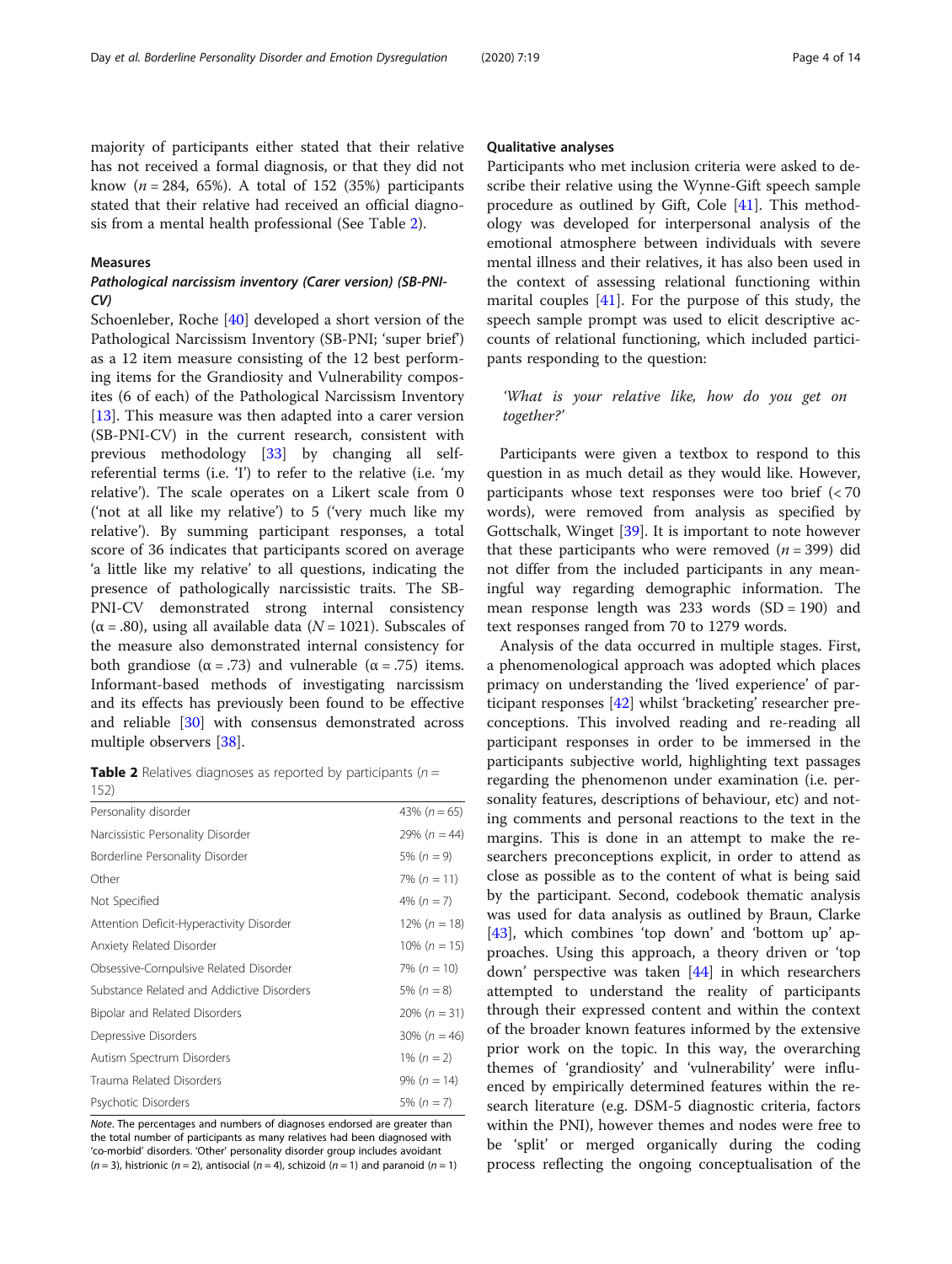data by the researchers. Significant statements were extracted and coded into nodes reflecting their content (e.g. 'narcissistic rage', 'entitlement') using Nvivo 11. This methodology of data analysis via phenomenologically analysing and grouping themes is a welldocumented and regularly utilized qualitative approach (e.g. [[45,](#page-13-0) [46](#page-13-0)]). Once data analysis had been completed the second author completed coding for inter-rater reliability analysis on 10% of data. The second rater was included early in the coding process and the two reviewers meet on several occasions to discuss the nodes that were included and those that were emerging from the data. 10% of the data was randomly selected by participant ID numbers. At the end of this process, it was then confirmed that the representation of the data also reflected the participant relationships (i.e. marital partner, child etc). Cohen's Kappa coefficient was used to index inter-rater reliability by calculating the similarity of nodes identified by the two researchers. This method takes into consideration the agreement between the researchers (observed agreement) and compares it to how much agreement would be expected by chance alone (chance agreement). Inter-rater reliability for the whole dataset was calculated as  $κ = 0.81$  which reflects a very high level of agreement between researchers that is not due to chance alone [\[47\]](#page-13-0).

# Cluster analysis

A cluster analysis dendrogram was generated using Nvivo 11 for purposes of visualisation and to explore the underlying dimensions of the data [\[48\]](#page-13-0). This dendrogram displays the measure of similarity between nodes as coded, in which each source (i.e. participant response) is coded by each node. If the source is coded by the node it is listed as '1' and '0' if it is not. Jaccard's coefficient was used to calculate a similarity index between each pair of items and these items were grouped into clusters using the complete linkage hierarchical clustering algorithm [\[49\]](#page-13-0).

# Results

Two broad overarching dimensions were identified. The first dimension, titled 'grandiosity', included descriptions that were related to an actual or desired view of the self that was unrealistically affirmative, strong or superior. The second dimensions, titled 'vulnerability', included an actual or feared view of the self that was weak, empty or insecure. Beyond these two overarching dimensions, salient personality features not accounted for by the 'grandiose' or 'vulnerable' dimensions were included within a category reflecting 'other personality features'. Themes not relating specifically to personality style, but that may provide insights regarding character formation or

expression were included within the category of 'descriptive themes'.

A total of 1098 node expressions were coded from participant responses ( $n = 436$ ), with a total of 2182 references. This means participant responses were coded with an average of two to three individual node expressions (e.g. 'hiding the self', 'entitlement') and there were on average 5 expressions of each node(s) in the text.

# Overarching dimension #1: grandiosity

Participants described the characterological grandiosity of their relative. This theme was made up of ten nodes: 'Requiring Admiration', 'Arrogance', 'Entitlement', 'Envy', 'Exploitation', 'Grandiose Fantasy', 'Grandiose Self Importance', 'Lack of Empathy', 'Belief in own Specialness' and 'Charming'.

# Node #1: requiring admiration or attention seeking

Participants described their relative as requiring excessive admiration. For instance, "He puts on a show for people who can feed his self-image. Constantly seeking praise and accolades for any good thing he does" (#1256); "He needs constant and complete attention and needs to be in charge of everything even though he expects everyone else to do all the work" (#1303).

# Node #2: arrogance

Relatives were described as often displaying arrogant or haughty behaviours or attitudes. For instance, "He appears to not be concerned what other people think, as though he is just 'right' and 'superior' about everything" (#1476) and "My mother is very critical towards everyone around her... family, friends, neighbours, total strangers passing by... everybody is 'stupid'" (#2126).

# Node #3: entitlement

Relatives were also described as having a sense of entitlement. For example, "I paid all of the bills. He spent his on partying, then tried to tell me what to do with my money. He took my bank card, without permission, constantly. Said he was entitled to it" (#1787) and "He won't pay taxes because he thinks they are a sham and he shouldn't have to just because other people pay" (#380).

#### Node #4: envy and jealousy

Participants described instances of their relative being envious or jealous of others. Jealousy, being in relation to the threatened loss of important relationships, was described by participants. For instance, after describing the abusive behaviours of their relative one participant stated "It got worse after our first son was born, because he was no longer the centre of my attention. I actually think he was jealous of the bond that my son and I had" (#1419). Other participants, despite using the term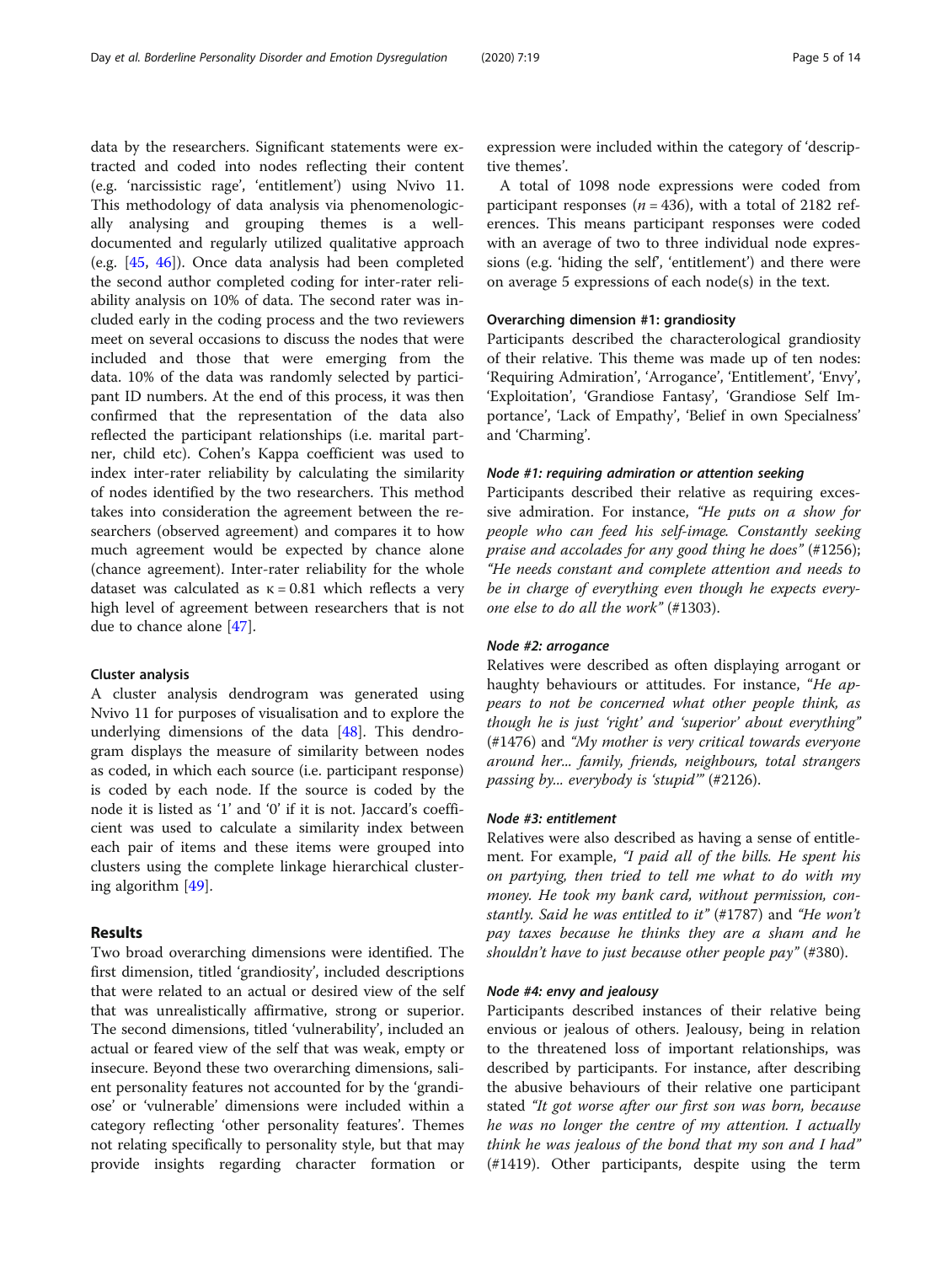'jealous', described more envious feelings in their relative relating to anger in response to recognising desirable qualities or possessions of others. For instance, another participant stated "[they have] resentment for people who are happy, seeing anyone happy or doing great things with their life makes them jealous and angry" (#1744). Some participants described their relative believing that others are envious of them, for example "[he] thought everyone was jealous he had money and good looks." (#979) and "[he] tried to convince everyone that people were just jealous of him because he had a nice truck" (#1149).

## Node #5 exploitation

Relatives were described as being interpersonally exploitative (i.e. taking advantage of others). For instance, one participant stated "He brags how much he knows and will take someone else's knowledge and say he knew that or claim it's his idea" (#1293). Another participant stated "With two other siblings that are disabled, she uses funding for their disabilities to her advantage … I do not think she cares much for their quality of life, or she would use those funds for its intended use." (#998).

## Node #6 grandiose fantasy

Participants also described their relatives as engaging in unrealistic fantasies of success, power and brilliance. For instance, the response "He believes that he will become a famous film screen writer and producer although he has no education in film" (#1002); "He was extremely protective of me, jealous and woefully insecure. [He] went on 'missions' where he was sure [world war three] was about to start and he was going to save us, he really believes this" (#1230).

# Node #7 grandiose self importance

Relatives were described as having a grandiose sense of self-importance (e.g. exaggerating achievements, expecting to be recognised as superior without commensurate achievements). Examples of this include "He thinks he knows everything … conversations turn into an opportunity for him to 'educate' me" (#1046); "He tells endless lies and elaborate stories about his past and the things he has achieved, anyone who points out inconsistencies in his stories is cut out of his life" (#178).

# Node #8 compromised empathic ability

Participants described their relatives as being unwilling to empathise with the feelings or perspectives of others. Some examples include "she has never once apologized for her abuse, and she acts as if it never happened. I have no idea how she can compartmentalize like that. There is no remorse" (#1099) and "[he] is incapable of caring for all the needs of his children because he cannot think

beyond his own needs and wants, to the point of his neglect [resulting in] harm to the children" (#1488).

#### Node #9 belief in own specialness

Relatives were described as believing they were somehow 'special' and unique. For example, one participant described their relative as fixated with their status as an "important [member] of the community" (#860), another participant stated "he considers himself a cut above everyone and everything... Anyone who doesn't see him as exceptional will suffer" (#449). Other responses indicated their relatives were preoccupied with being associated with other high status or 'special' people. For instance, one participant stated that their relative "likes to brag about how she knows wealthy people as if that makes her a better person" (#318) and another stating that their relative "loves to name drop" (#49).

# Node #10 charming

Participants also described their relative in various positive ways which reflected their relatives' likeability or charm. For instance, "He is fun-loving and generous in public. He is charming and highly intelligent" (#1401); "His public persona, and even with extended family, is very outgoing, funny and helpful. Was beloved by  $[others]$ " (#1046) and "He is very intelligent and driven, a highly successful individual. Very social and personable and charming in public, funny, the life of the party" (#1800).

# Overarching dimension #2: vulnerability

Participants described the characterological vulnerability of their relative. This theme was made up of nine nodes: 'Contingent Self Esteem', 'Devaluing', 'Emotionally Empty or Cold', 'Hiding the Self', 'Hypersensitive', 'Insecurity', 'Rage', 'Affective Instability' and 'Victim Mentality'.

#### Node #1 contingent self esteem

Participants described their relatives as being reliant on others approval in order to determine their self-worth. For instance, "She only ever seems to be 'up' when things are going well or if the attention is on her" (#1196) and "He appears to be very confident, but must have compliments and reassuring statements and what not, several times a day" (#1910).

#### Node #2 devaluing

Relatives were described as 'putting down' or devaluing others in various ways and generally displaying dismissive or aggressive behaviours. For instance, "On more than one occasion, he's told me that I'm a worthless person and I should kill myself because nobody would care" (#1078) and "He feels intellectually superior to everyone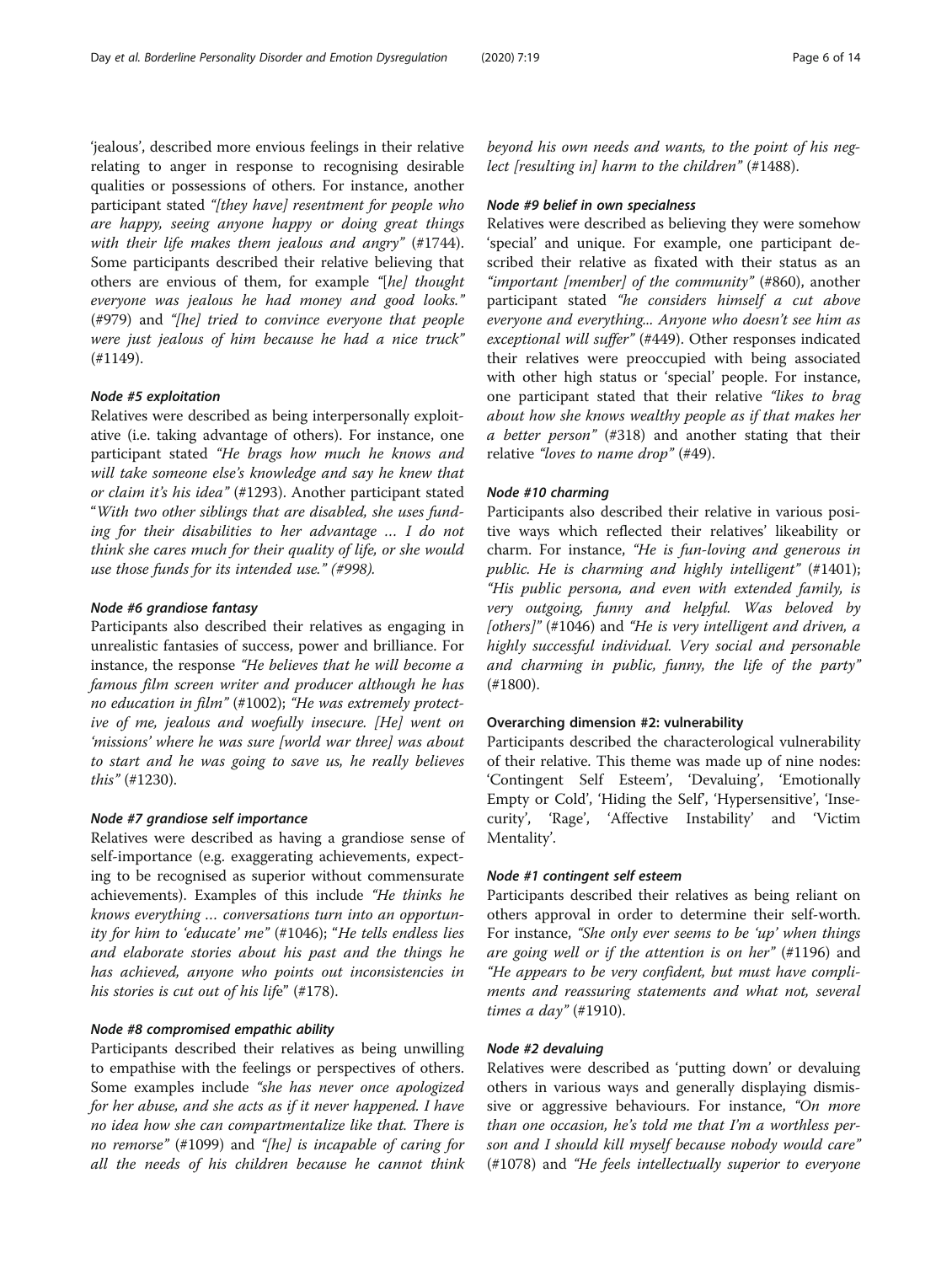Relatives were also described as reacting to interpersonal disappointment with shame and self-recrimination, devaluing the self. For instance, "They are extremely [grandiose] … [but] when someone has the confidence to stand up against them they crumble into a sobbing mess wondering why it's always their fault" (#1744) and "I have recently started to stand up for myself a little more at which point he will then start saying all the bad things are his fault and begging forgiveness" (#274).

# Node #3 emotionally empty or cold

Participants described regularly having difficulty 'connecting' emotionally with their relative. For instance, one participant described that their relative was "largely sexually disengaged, unable to connect, difficulty with eye contact … he used to speak of feeling dead" (#1365); another stated "he was void of just any emotion. There was nothing. In a situation of distress he just never had any feeling. He was totally void of any warmth or feeling" (#323), another stated "I gave him everything. It was like pouring myself into an emotional black hole" (#627).

# Node #4 hiding the self

Participants reported instances in which their relative would not allow themselves to be 'seen', either psychologically or physically. One way in which they described this was through the construction of a 'false self'. For instance "He comes across very confident yet is very childish and insecure but covers his insecurities with bullish and intimidating behaviour" (#2109). Another way participants described this hiding of self was through a literal physical withdrawal and isolation. For example, "He will also have episodes of deep depression where he shuts himself off from human contact. He will hide in his room or disappear in his sleeper semi-truck for days with no regard for his family or employer" (#1458).

# Node #5 hypersensitive

Participants reported feeling as though they were 'walking on eggshells' as their relative would respond volatilely to perceived attacks. For instance, "She cannot take advice or criticism from others and becomes very defensive and abusive if challenged" (#1485); "It was an endless mine field of eggshells. A word, an expression would be taken against me" (#532) and "Very irrational and volatile. Anything can set her off on a rage especially if she doesn't get her way" (#822).

# Node #6 insecurity

Relatives were described as having an underlying sense of insecurity or vulnerability. For instance "He really is just a scared little kid inside of a big strong man's body. He got stuck when he was a child" (#1481); "At the core he feels unworthy, like a fake and so pretty much all introspection and self-growth is avoided at all costs" (#532) and "At night when the business clothes come off his fears eat him up and he would feel highly vulnerable and needs lots of reassurance" (#699).

# Node #7 rage

Participants reported that their relatives were particularly prone to displaying explosive bouts of uncontrolled rage. For example, "He has a very fragile ego … he will fly off the handle and subject his target to hours of screaming, insults and tantrum-throwing" (#1078); "he has a temper tantrum-like rage that is frightening and dangerous" (#1476); "He has hit me once. Left bruises on upper arms and back. He goes into rage and has hit walls, hits himself" (#1637).

# Node #8 affective instability (symptom patterns)

Relatives were also described as displaying affective instability which may be related to anxiety and depressive disorders. Relatives were commonly described as being 'anxious' (#1091) including instances of hypochondria (#1525), agoraphobia (#756), panic (#699) and obsessive compulsive disorder (#2125). Relatives were also commonly described as having episodes of 'depression' (#1106) and depressive symptoms such as low mood (#1931), problems sleeping (#1372). Some participants also described their relative as highly suicidal, with suicidality being linked to relationship breakdowns or threats to self-image. For example, "When I state I can't take any more or say we can't be together … he threatens to kill himself" (#1798); "If he feels he is being criticised or blamed for something (real or imagined) … his attacks become self-destructive" (#1800).

# Node #9 victim mentality

Participants reported that their relatives often described feeling as though they were the victim of attacks from others or taken advantage of in some way. For instance, "He seems to think that he has been 'hard done by' because after all he does for everyone, they don't appreciate him as much as they should" (#1476); "He will fabricate or twist things that are said so that he is either the hero or the victim in a situation" (#447).

# Other personality features

Participants also reported some descriptions of their relative that were not described within prior conceptualisations of narcissism. This theme was made up of 3 nodes: 'Perfectionism', 'Vengeful' and 'Suspicious'.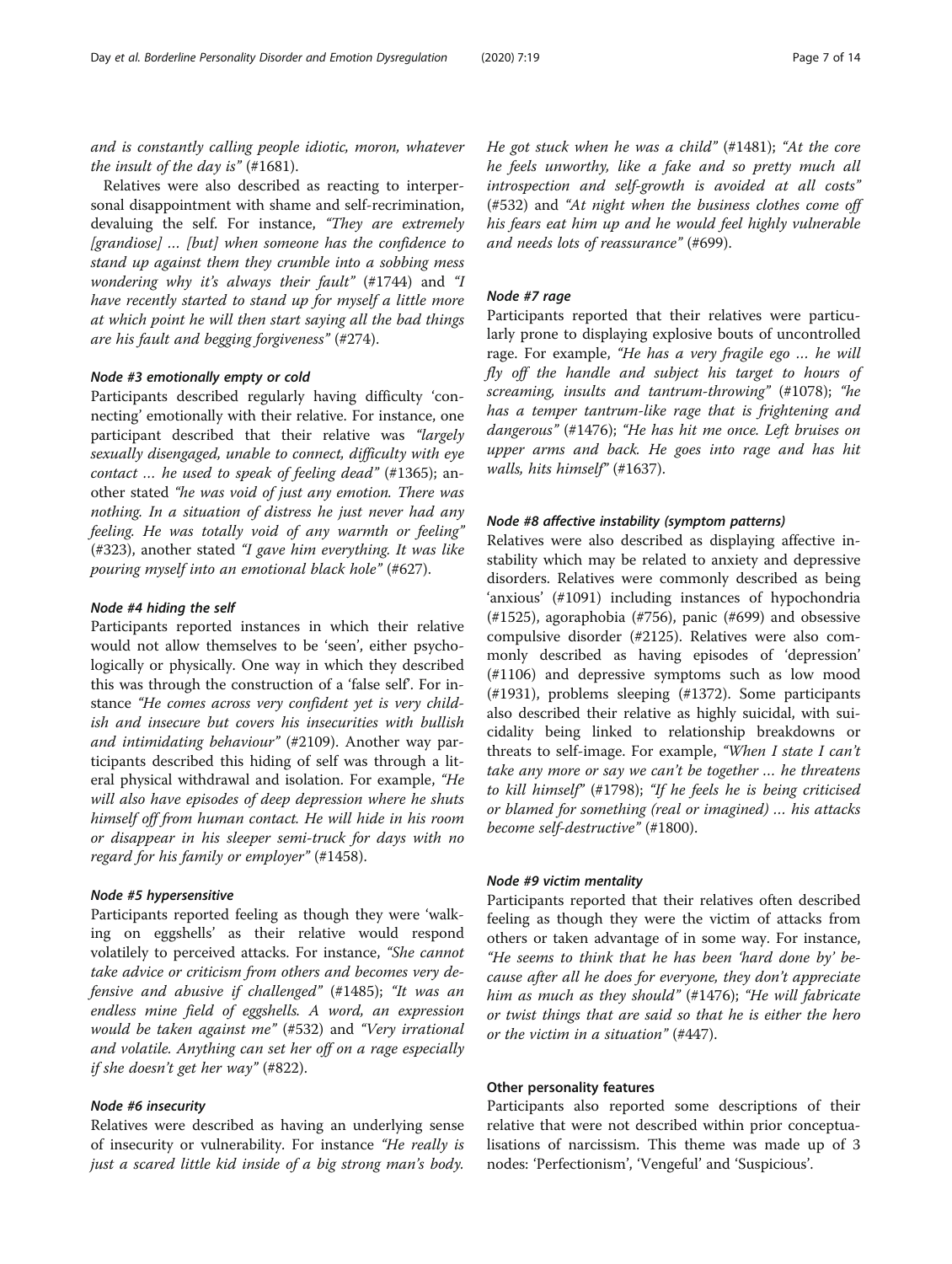# Node #1 perfectionism

Participants repeatedly described their relative displaying perfectionistic or unrelenting high standards for others. For instance, "I cannot just do anything at home everything I do is not to her standard and perfection" (#1586) and "Everything has to be done her way or it's wrong and she will put you down. She has complete control over everything" (#1101).

# Node #2 vengeful

Participants described their relative as being highly motivated by revenge and displaying vindictive punishing behaviours against others. Examples include, "[He] has expressed thoughts of wanting to hurt those who cause him problems" (#230); "He is degrading to and about anyone who doesn't agree with him and he is very vengeful to those who refuse to conform to his desires" (#600) and "Once someone crosses him or he doesn't get his way, he becomes vindictive and will destroy their life and property and may become physically abusive" (#707).

## Node #3 suspicious

Participants described their relative as holding paranoid or suspicious beliefs about others intentions or behaviours. For instance, "He would start fights in public places with people because he would claim they were 'looking at him and mimicking him'" (#1149) and "She is angry most days, obsessively talking about who wronged her in the past, currently or who probably will in the future" (#2116).

## Descriptive themes

Several salient descriptive themes were also coded from the data that, while not relating directly to the relatives character, may provide peripheral or contextual information.

# Descriptive theme #1: trauma

A number of participants described their relative as having experienced a traumatic or troubled childhood. One participant stated that their relatives' father "was extraordinarily abusive both emotionally and physically to both him and the mother … [the father] pushed [the relative] as a young boy on prostitutes as a 12th birthday gift … He was beaten on and off from age 6 to 15 when he got tall enough to threaten back" (#1249). Another participant described the emotional upbringing of their relative "[his mother was] prone to being easily offended, fighting with him and cutting off all contact except to tell him what a rotten son he was, for months, then suddenly talking again to him as if nothing had ever happened. His father, he said, was strict and expected a lot of him. Both rarely praised him; whenever he accomplished something they would just demand better instead of congratulating him on his accomplishment" (#1909). Another participant reflected on how their relative's upbringing may be related to their current emotional functioning, "personally I think he is so wounded (emotional, physical abuse and neglect) that he had to detach from himself and others so much just to survive" (#1640).

# Descriptive theme #2: excessive religiosity

While participant's comments on their relative's religiosity were common, the content was varied. Some participants described their relative using religion as a mechanism to control, for instance "he uses religion in an extremely malignant way. Manipulating verses and religious sayings and interpret them according to his own will" (#132) and "very religious. She uses scripture to manipulate people into doing what she wants on a regular basis" (#1700). One participant described how their relative's religiosity became infused with their grandiose fantasy "He has also gone completely sideways into fundamental religious doctrine, as if he knows more than the average 'Christian' about End Times, and all kinds of illuminati type conspiracy around that topic. He says God talks to him directly and tells him things and that he has had dead people talk to him" (#1476). Other participants described how their relative's religiosity was merely an aspect of their 'false self', for example "she has a wonderful, loving, spiritual facade that she shows to the world"  $(\#1073)$ .

# Descriptive theme #3: substance use

Participants regularly described their relative as engaging in substance use. Substances most frequently named were alcohol, marijuana, cocaine and 'pills'. Participants reported that when their relative was using substances their behaviour often became dangerous, usually through drink driving, one participant stated "too much alcohol … he would drive back to [his work] … I was always afraid of [a driving accident]" (#76).

#### Subtype expression

Of 436 participants, a total of 348 unique grandiose node expressions were present and a total of 374 unique vulnerable node expressions were present. Of these, 301 participants included both grandiose and vulnerable descriptions of their relative (69% of sample). Only 47 (11% of sample) focused on grandiose features in their description of their relative, and only 88 participants (20% of sample) focused on vulnerable features.

# Cluster analysis

A cluster analysis dendrogram was generated using Nvivo 11 for purposes of visualising and exploring the underlying dimensions of the data [\[48\]](#page-13-0) and is displayed in Fig. [1.](#page-8-0) Four clusters of nodes and one standalone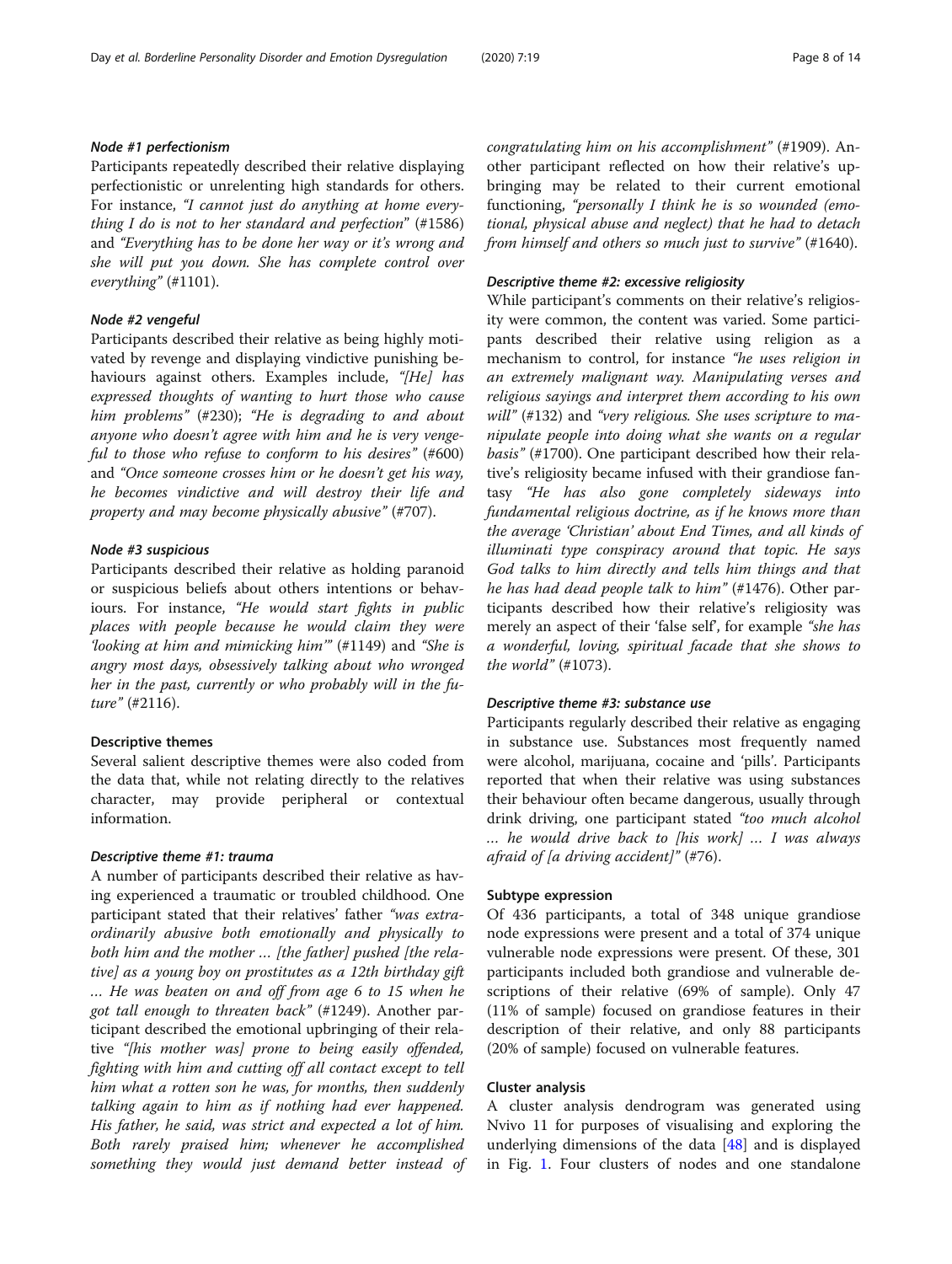<span id="page-8-0"></span>

node can be distinguished. The first cluster, labelled 'Fantasy Proneness', includes nodes reflecting the predominance of 'fantasy' colouring an individuals interactions, either intrapersonally ('grandiose self-importance, belief in specialness') or interpersonally ('suspicious, envy'). The second cluster, labelled 'Negative Other', reflects nodes concerned with a detached connection with others ('emotionally empty') and fostering 'vengeful' and 'exploitative' drives towards others, as well as feelings of victimhood. Interestingly, despite being related to these other aspects of narcissism, 'perfectionism' was factored as reflecting its own cluster, labelled 'Controlling'. The fourth cluster, labelled 'Fragile Self', includes nodes indicating feelings of vulnerability ('affective instability', 'insecurity') and shameful avoidance ('hiding the self', 'false self', 'withdrawal') due to these painful states. The fifth cluster, labelled 'Grandiose' reflects a need ('contingent self-esteem', 'requiring admiration') or expectation ('entitlement', 'arrogance') of receiving a certain level of treatment from others. It also includes nodes regarding how individuals foster this treatment ('charming', 'rage', and 'devaluing') and a hypervigilance for if their expectations are being met ('hypersensitive').

# **Discussion**

This study aimed to qualitatively describe the interpersonal features of individuals with traits of pathological narcissism from the perspective of those in a close relationship with them.

# Grandiose narcissism

We found many grandiose features that have been validated through empirical research [[2,](#page-12-0) [3,](#page-12-0) [19](#page-12-0)]. Grandiosity, as reflected in the DSM-5, has been argued to be a key feature of pathological narcissism that distinguishes it from other disorders [\[26,](#page-12-0) [28\]](#page-12-0). One feature regularly endorsed by participants that is not encompassed in DSM-5 criteria is relatives' level of interpersonal charm and likability. This charm as described by participants appears more adaptive than a 'superficial charm' that might be more exclusively 'interpersonally exploitative' in nature. However, it should be noted that this charm did not appear to persist, and was most often described as occurring mainly in the initial stages of a relationship or under specific circumstances (e.g. in public with an audience).

# Vulnerable narcissism

We also found participants described their relative in ways consistent with the vulnerable dimensions of the pathological narcissism inventory (i.e. hiding the self, contingent self esteem and devaluing [\[50\]](#page-13-0);). Dimensions that are also included in other popular measures for vulnerable narcissism were also endorsed by participants in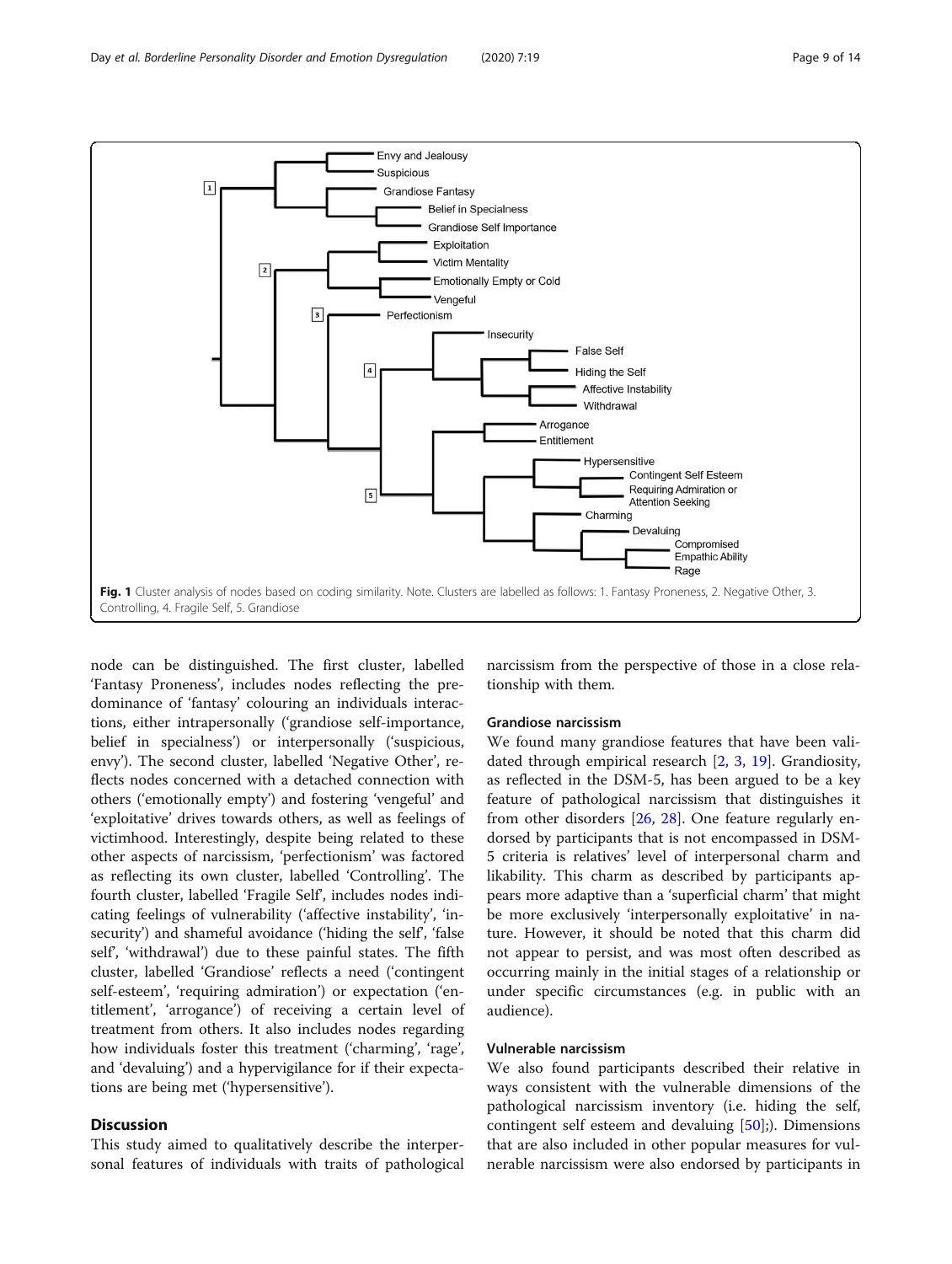our sample. For instance, the nodes of 'hypersensitivity', 'insecurity' and 'affective instability' reflect dimensions covered in the Hypersensitive Narcissism Scale [[51\]](#page-13-0) and neuroticism within the Five Factor Narcissism Inventory [[52\]](#page-13-0). These aspects of narcissism have also been documented within published literature [\[12,](#page-12-0) [27,](#page-12-0) [53,](#page-13-0) [54\]](#page-13-0).

# Subtype expression: cluster analysis

Most participants (69% of sample) described both grandiose and vulnerable characteristics in their relative, which given the relatively small amount of text and node expressions provided per participant is particularly salient. Given the nature of the relationship types typically endorsed by participants (i.e. romantic partner, family member), it suggests that the degree of observational data on their relative is quite high. As such, these results support the notion that an individual's narcissism presentation may fluctuate over time [\[20](#page-12-0), [21](#page-12-0)] and that vulnerable and grandiose presentations are inter-related and oscillating [[9,](#page-12-0) [19\]](#page-12-0).

The cluster analysis indicates the degree to which salient co-occurring features were coded. These features can be grouped to resemble narcissistic subtypes as described in research literature, such as the subtypes outlined by Russ, Shedler [[55](#page-13-0)] in their Q-Factor Analysis of SWAP-II Descriptions of Patients with Narcissistic Personality Disorder. Our clusters #1–3 ('Fantasy Proneness', 'Negative Other' and 'Controlling') appear to resemble the 'Grandiose/malignant narcissist' subtype as described by the authors. This subtype includes instances of self-importance, entitlement, lack of empathy, feelings of victimisation, exploitativeness, a tendency to be controlling and grudge holding. Our cluster #4–5 ('Fragile Self' and 'Grandiose') appear to resemble the 'Fragile narcissist' subtype described including instances of depressed mood, internal emptiness, lack of relationships, entitlement, anger or hostility towards others and hypersensitivity towards criticism. Finally, our 'Grandiose' cluster (#5) showed overlap with the 'high functioning/exhibitionistic narcissist' subtype, which displays entitled self-importance but also a significant degree of interpersonal effectiveness. We found descriptions of the relative showing 'entitlement', being 'charming' and 'requiring admiration'.

While co-occurring grandiose and vulnerable features are described at all levels of clusters in our sample, distinctions between the observed clusters may be best understood as variations in level of functioning, insight and adaptiveness of defences. As such, pathological narcissism has been understood as a characterological way of understanding the self and others in which feelings of vulnerability are defended against through grandiosity [[56\]](#page-13-0), and threats to grandiosity trigger dysregulating and disintegrating feelings of vulnerability [\[53\]](#page-13-0). Recent

research supports this defensive function of grandiosity, with Kaufman, Weiss [\[11](#page-12-0)] stating "grandiose narcissism was less consistently and strongly related to psychopathology … and even showed positive correlations with adaptive coping, life satisfaction and image-distorting defense mechanisms" (p. 18). Similarly, Hörz-Sagstetter, Diamond [[28\]](#page-12-0) state 'high levels of grandiosity may have a stabilizing function' on psychopathology (p. 569). This defence, however, comes at a high cost, whether it be to the self when the defensive grandiosity fails (triggering disintegrating bouts of vulnerability) or to others, as this style of relating exacts a high toll on those in interpersonal relationships [[33\]](#page-12-0).

## Other personality features

Participants described their relative as highly perfectionistic, however the perfectionism described was less anxiously self-critical and more 'other oriented'. This style of other oriented 'narcissistic perfectionism' has been documented by others [\[57](#page-13-0)] and appears not to have the hallmarks of overt shameful self-criticism at a surface level, however may still exist in covert form [[58](#page-13-0)]. Regarding the 'vengeful' node, Kernberg [[16](#page-12-0)], Kernberg [[59\]](#page-13-0) describes that as a result of a pain-rage-hatred cycle, justification of revenge against the frustrating object is an almost unavoidable consequence. Extreme expressions of acting out these "ego-syntonic" revenge fantasies may also highlight the presence of an extreme form of pathological narcissism in this sample – malignant narcissism, which involves the presence of a narcissistic personality with prominent paranoia and antisocial features [[60\]](#page-13-0). Lastly, Joiner, Petty  $[61]$  $[61]$  report that depressive symptoms in narcissistic personalities may evoke paranoid attitudes, which may in turn be demonstrated in the behaviours and attitudes expressed in the 'suspicious' node we found.

While this study focused on a narcissistic presentation, the presence in this sample of these other personality features (which could alternatively be described as 'anankastic', 'antisocial' and 'paranoid') is informed by the current conversation regarding dimensional versus categorical approaches [[62,](#page-13-0) [63](#page-13-0)]. Personality dysfunction from a dimensional perspective, such as in the 'borderline personality organisation' [[23](#page-12-0)] or borderline 'pattern' [[64\]](#page-13-0) could understand these co-occurring personality features as not necessarily aspects of narcissism or 'comorbidities', but as an individual's varied pattern of responding that exists alongside their more narcissistic functioning, reflecting a more general level of disorganisation that resists categorisation. This is particularly reflected in Table [2](#page-3-0) as participants reported a wide variety of diagnosed conditions, as well as the 'Affective Instability' node which may reflect various diagnostic symptom patterns.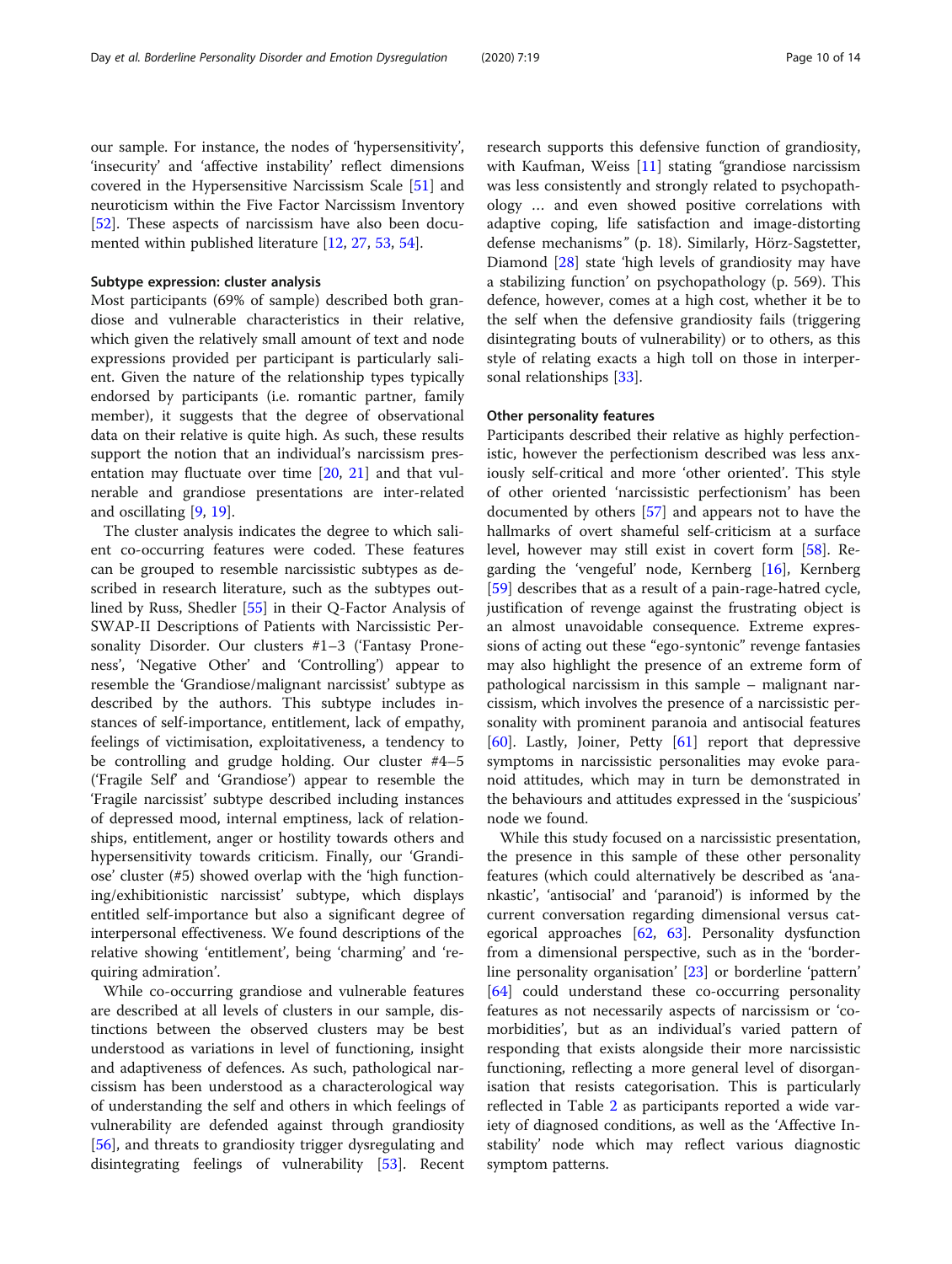The relationship between trauma and narcissism has been documented [\[58](#page-13-0), [65](#page-13-0)–[67\]](#page-13-0) and the term 'trauma-associated narcissistic symptoms' has been proposed to identify such features [\[68\]](#page-13-0). Interestingly, while participants in our sample did describe instances of overt abuse which were traumatic to their relative (e.g. physical, verbal, sexual), participants also described hostile environments in which maltreatment was emotionally abusive or manipulative in nature, as well as situations where there was no overt traumatic abuse present but which most closely resemble 'traumatic empathic failures'. This type of attachment trauma, stemming from emotionally invalidating environments, is central to Kohut's theory of narcissistic development [[69,](#page-13-0) [70](#page-13-0)], and has found support in recent research [\[71\]](#page-13-0). Relatives religiosity was noteworthy, not necessarily due to its presence, but due to the narcissistic function that the religiosity served. Research on narcissism and religious spirituality has steadily accumulated over the years (for a review see: [[72\]](#page-13-0)) and the term 'spiritual bypassing' [\[73](#page-13-0)] is used for individuals who use religion in the service of a narcissistic defence. In our sample this occurred via alignment with an 'ultimate authority' in order to bolter esteem and control needs. It may be that the construction of a 'false self' rooted in spirituality is conferred by the praise and audience of a community of believers. Finally, participants reported their relative as engaging in various forms of substance use, consistent with prevalence data indicating high co-occurrence of narcissism and substance use [[65\]](#page-13-0). While the motivation behind relatives substance use was not mentioned by participants, it is consistent with relatives more general use of reality distorting defences, albeit a more physicalised as opposed to an intrapsychic method.

#### Implications of findings

First, this study extends and supports the widespread acknowledged limitation of DSM-5 criteria for narcissistic personality disorder regarding the exclusion of vulnerable features (for a review of changes to dignostic criteria over time, see [[74](#page-13-0), [75\]](#page-13-0)) and we acknowledge the current discussion regarding therapist decision to provide a diagnosis of NPD [\[76](#page-13-0)]. However, the proliferation of alternate diagnostic labels may inform conceptualisations which do not account for the full panorama of an individual's identity [[7\]](#page-12-0), adding to the already contradictory and unintegrated self-experience for individuals with a narcissistic personality. This may also impede the treatment process by informing technical interventions which may be contra-indicated. For instance, treatment of individuals with depressive disorders require different approaches than individuals with a vulnerably narcissistic presentation  $[24, 77]$  $[24, 77]$  $[24, 77]$  $[24, 77]$ . As such, a focus of treatment would include the integration of these disparate selfexperiences, through the exploration of an individual's affect, identity and relationships, consistent with the treatment of personality disorders more generally. Specifically, when working with an individual with a narcissistic personality, this may involve identifying and clarifying instances of intense affect, such as aggression and envy, themes of grandiosity and vulnerability in the self-concept, and patterns of idealization and devaluation in the wider relationships. The clinician will need to clarify, confront or interpret to these themes and patterns, their contradictory nature as extreme polarities, and attend to the oscillation or role reversals as they appear [\[78](#page-13-0)]. Second, as the characterological themes identified in this paper emerged within the context of interpersonal relationships, this highlights the interconnection between impaired self and other functioning. As such, in the context of treating an individual with pathological narcissism, discussing their interpersonal relationships may be a meaningful avenue for exploring their related difficulties with identity and emotion regulation that may otherwise be difficult to access. This is particularly salient as treatment dropout is particularly high for individuals with pathological narcissism [\[4](#page-12-0)], and as typical reason for attending treatment is for interpersonal difficulties [[79\]](#page-13-0). Third, treatment for individuals with narcissistic personalities can inspire intense countertransference responses in clinicians [[80\]](#page-13-0) and often result in stigmatisation  $[81]$  $[81]$  $[81]$ . As such, these findings also provide a meaningful way for the clinician to extend empathy to these clients as they reflect on the defensive nature of the grandiose presentation, the distressing internal emptiness and insecurity for these individuals, and the potential childhood environment of emotional, sexual or physical trauma and neglect which may have informed this defensive self-organisation. Finally, these findings would also directly apply to clinicians and couples counsellors working with individuals who identify their relative as having significant narcissistic traits, providing them with a way to understand the common ways these difficulties express themselves in their relationships and the impact they may have on the individuals in the relationship. Practically, these findings may inform a heightened need for treating clinicians to assess for interpersonal violence and the safety of clients in a context of potential affective dysregulation and intense aggression. Regarding technical interventions, if working with only one of the individuals in the relationship, these findings may provide avenues for psychoeducation regarding their relatives difficulties with identity and affect regulation, helping them understand the observed oscillating and contradictory self-states of their relative. If working with both individuals or the couple, the treating clinician will need to be able to identify and interpret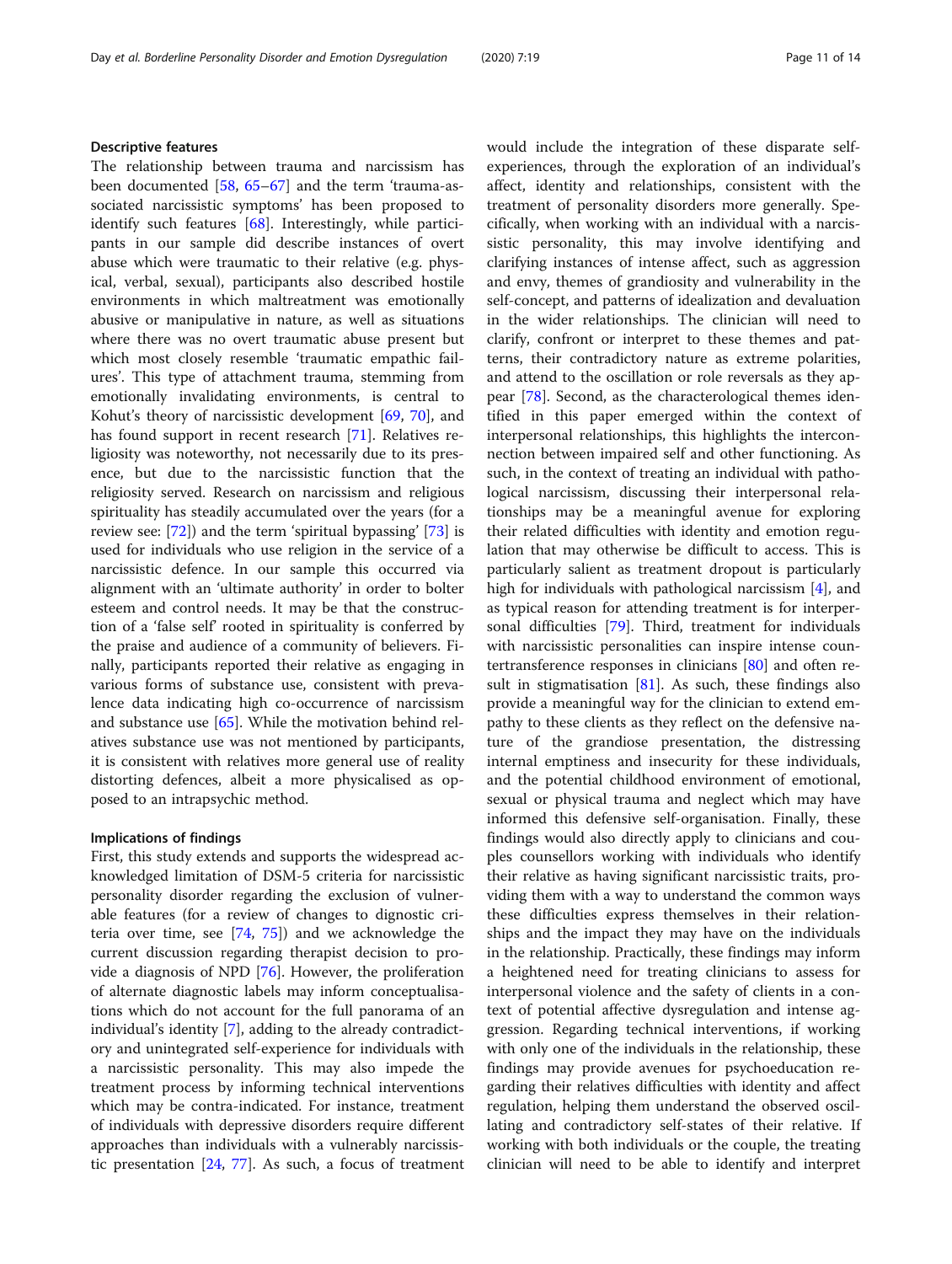changes in affect and identity, and the way this manifest in the relationship functioning of the couple and their characteristic ways of responding to each other (e.g. patterns of idealization and devaluation). This may also involve attending to the ways in which the therapist may be drawn into the relationship with the couple, noticing and interpreting efforts at triangulation or any pressure to 'pick sides' from either individual.

# Limitations

The sample selection procedure may have led to results only being true for some, but not all people living with a relative with narcissistic features. Participants were recruited online limiting the opportunity to understand participant motivation. Second, relying on informant ratings of narcissism for both screening and qualitative analysis is a limitation as we are less unable to control for severity, specificity or accuracy of participant reporting. Further, it is possible that the use of a narcissism screening tool primed participants to artificially report on particular aspects of their relative. However, the risk of biasing or priming participants is a limitation of all studies of this kind, as studies implementing informant methodology for assessing narcissism typically rely on providing participants with a set of diagnostic criteria or narcissism specific measures as their sole indicator of narcissism (e.g. [[30](#page-12-0), [38](#page-12-0)]). As such, notwithstanding the limitations outlined, this informs the novelty and potential utility of the present approach which relies on identifying narcissism specific features amongst a backdrop of descriptions of more general functioning within intimate relationships. Third, gender disparity in participants and relatives was substantial. However, as NPD is diagnosed more commonly in males (50– 75%, American Psychiatric Association, 2013) and as most participants in our sample were in a romantic, heterosexual relationship, this disparity may reflect a representative NPD sample and should not significantly affect the validity of results. Rather, this disparity may strengthen the argument that individuals with a diagnosis of NPD (as specified by DSM-5 criteria) may have co-occurring vulnerable features, which may not be currently reflected in diagnostic categories. Finally, as a result of relying on informant ratings and not assessing narcissistic individuals via structured clinical interview, questions regarding the specificity and severity of the narcissistic sample are unable to be separated in the analysis. We thus probably studied those ranging from 'adaptive' or high functioning narcissism [\[82](#page-13-0)] to more severe and disabling character disorders. Whilst we screened for narcissistic features, it was clear the sample studied also reported a broad range of other co-occurring problems.

# **Conclusions**

We investigated the characteristics of individuals with pathologically narcissistic traits from the perspective of those in a significant personal relationship with them. The overarching theme of 'Grandiosity' involved participants describing their relative as requiring admiration, displaying arrogant, entitled, envious and exploitative behaviours, engaging in grandiose fantasy, lacking in empathy, having a grandiose sense of self-importance, believing in own sense of 'specialness' and being interpersonally charming. The overarching theme of 'Vulnerability' involved participants describing their relative's self-esteem being contingent on others, as being hypersensitive, insecure, displaying affective instability, feelings of emptiness and rage, devaluing self and others, hiding the self through various means and viewing the self as a victim. Relatives were also described as displaying perfectionistic, vengeful and suspicious personality features. Finally, participants also described several descriptive themes, these included the relative having a trauma history, religiosity in the relative and the relative engaging in substance use. The vulnerability themes point to the problems in the relatives sense of self, whilst the grandiose themes show how these express themselves interpersonally. The complexity of interpersonal dysfunction displayed here also points to the importance of assessing all personality traits more broadly.

#### Acknowledgements

Not applicable.

#### Authors' contributions

ND contributed in conceptualisation, design, coordination, data collection, analysis, interpretation and writing of the manuscript. MT contributed in data collection, analysis, interpretation and writing of manuscript. BG contributed in conceptualisation, design, coordination, interpretation and writing of manuscript. All authors read and approved the final manuscript.

#### Funding

ND has received a scholarship relating to this project. Project Air Strategy acknowledges the support of the NSW Ministry of Health.

#### Availability of data and materials

The datasets generated during and/or analysed during the current study are not publicly available due to the sensitive and personal nature of participant responses but are available from the corresponding author on reasonable request.

#### Ethics approval and consent to participate

University of Wollongong Institutional Review Board approval was received from the University of Wollongong Human Research Ethics Committee (16/ 079). All participants provided informed consent to participation.

#### Consent for publication

Not applicable.

#### Competing interests

The authors declare that they have no competing interests.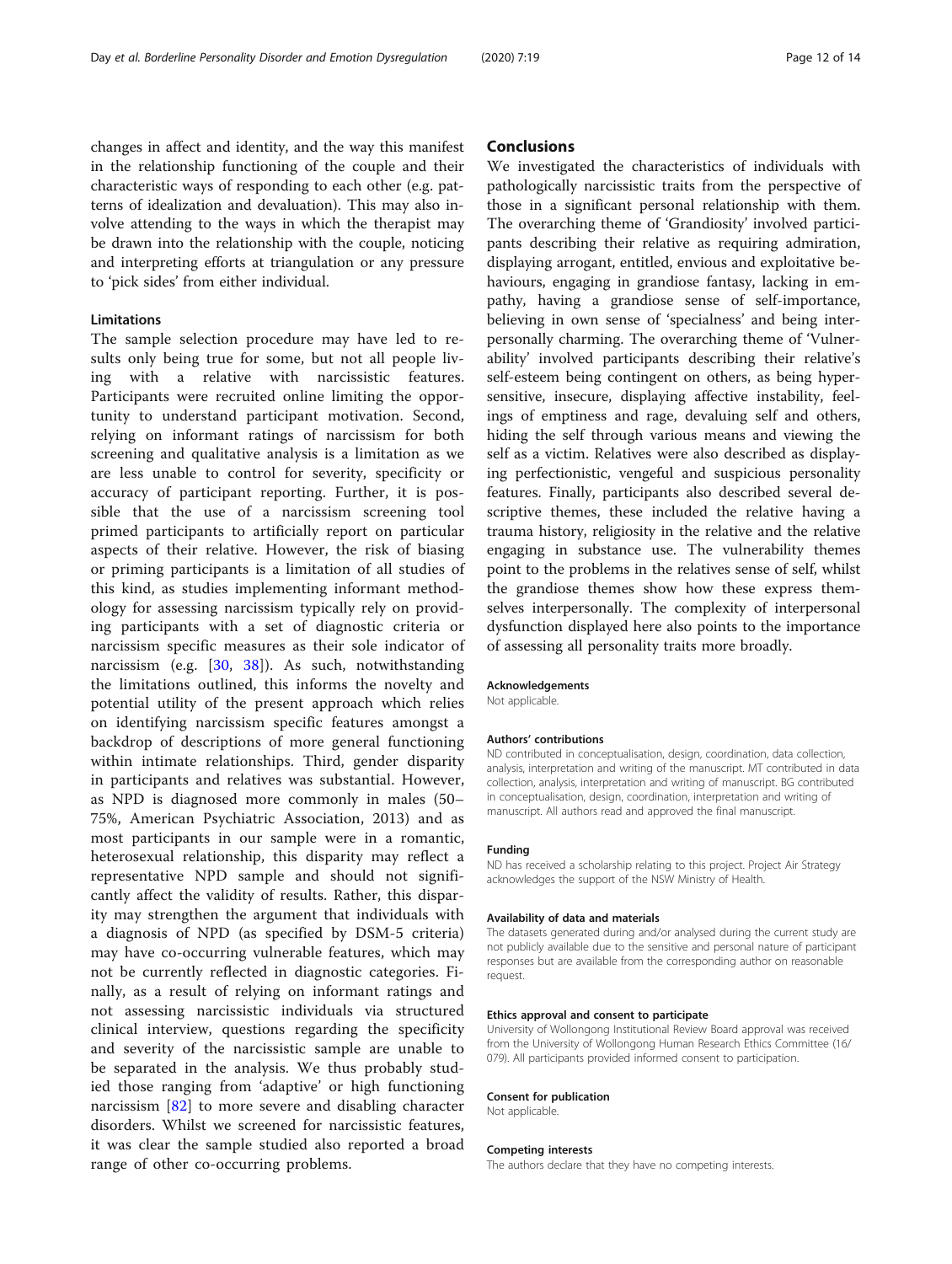#### <span id="page-12-0"></span>Received: 14 April 2020 Accepted: 24 June 2020 Published online: 14 August 2020

#### References

- 1. American Psychiatric Association. Diagnostic and statistical manual of mental disorders 5th ed. Arlington: Author; 2013.
- Miller JD, Hoffman BJ, Campbell KW, Pilkonis PA. An examination of the factor structure of diagnostic and statistical manual of mental disorders, fourth edition, narcissistic personality disorder criteria: one or two factors? Compr Psychiatry. 2008;49(2):141–5. [https://doi.org/10.1016/j.comppsych.](https://doi.org/10.1016/j.comppsych.2007.08.012) [2007.08.012.](https://doi.org/10.1016/j.comppsych.2007.08.012)
- 3. Cain NM, Pincus AL, Ansell EB. Narcissism at the crossroads: phenotypic description of pathological narcissism across clinical theory, social/ personality psychology, and psychiatric diagnosis. Clin Psychol Rev. 2008; 28(4):638–56. [https://doi.org/10.1016/j.cpr.2007.09.006.](https://doi.org/10.1016/j.cpr.2007.09.006)
- 4. King RM, Grenyer BFS, Gurtman CG, Younan R. A clinician's quick guide to evidence-based approaches: narcissistic personality disorder. Clin Psychol. 2020;24(1):91–5. <https://doi.org/10.1111/cp.12214>.
- 5. Skodol A, Bender DS, Morey LC. Narcissistic personality disorder in DSM-5. Personal Disord Theory Res Treat. 2014;5(4):422–7. [https://doi.org/10.1037/](https://doi.org/10.1037/per0000023) [per0000023.](https://doi.org/10.1037/per0000023)
- 6. Pincus AL, Lukowitsky MR. Pathological narcissism and narcissistic personality disorder. Annu Rev Clin Psychol. 2010;6:421–46. [https://doi.org/](https://doi.org/10.1146/annurev.clinpsy.121208.131215) [10.1146/annurev.clinpsy.121208.131215.](https://doi.org/10.1146/annurev.clinpsy.121208.131215)
- 7. Pincus AL, Cain NM, Wright AG. Narcissistic grandiosity and narcissistic vulnerability in psychotherapy. Personal Disord Theory Res Treat. 2014;5(4): 439–43. <https://doi.org/10.1037/per0000031>.
- 8. Russ E, Shedler J. Defining narcissistic subtypes. In: Ogrodniczuk JS, editor. Understanding and Treating Pathological Narcissism: American Psychological Association; 2013. p. 29–43.
- 9. Levy KN. Subtypes, dimensions, levels, and mental states in narcissism and narcissistic personality disorder. J Clin Psychol In Session. 2012;68(8):886–97. <https://doi.org/10.1002/jclp.21893>.
- 10. Yakeley J. Current understanding of narcissism and narcissistic personality disorder. BJPsych Advances. 2018;24(05):305–15. [https://doi.org/10.1192/bja.](https://doi.org/10.1192/bja.2018.20) [2018.20](https://doi.org/10.1192/bja.2018.20).
- 11. Kaufman SB, Weiss B, Miller JD, Campbell WK. Clinical Correlates of Vulnerable and Grandiose Narcissism: A Personality Perspective. J Pers Disord. 2020;34(1):107–30. [https://doi.org/10.1521/pedi\\_2018\\_32\\_384.](https://doi.org/10.1521/pedi_2018_32_384)
- 12. De Panfilis C, Antonucci C, Meehan KB, Cain N, Soliani A, Marchesi C, et al. Facial emotion recognition and social-cognitive correlates of narcissistic features. J Pers Disord. 2018. [https://doi.org/10.1521/pedi\\_](https://doi.org/10.1521/pedi_2018_32_350) [2018\\_32\\_350](https://doi.org/10.1521/pedi_2018_32_350).
- 13. Pincus AL, Ansell EB, Pimentel CA, Cain NM, Wright AG, Levy KN. Initial construction and validation of the pathological narcissism inventory. Psychol Assess. 2009;21(3):365–79. [https://doi.org/10.1037/a0016530.](https://doi.org/10.1037/a0016530)
- 14. Dimaggio G, Semerari A, Falcone M, Nicolò G, Carcione A, Procacci M. Metacognition, states of mind, cognitive biases, and interpersonal cycles: proposal for an integrated narcissism model. J Psychother Integr. 2002;12(4): 421–51. <https://doi.org/10.1037/1053-0479.12.4.421>.
- 15. Winnicott DW. The maturational processes and the facilitating environment: studies in the theory of emotional development. New York: International University Press Inc; 1960. p. 1–182.
- 16. OF K. Aggressivity, narcissism, and self-destructiveness in the psychotherapeutic relationship: new developments in the psychopathology and psychotherapy of severe personality disorders. New Haven: Yale Univerity Press; 2008.
- 17. Krizan Z, Johar O. Narcissistic rage revisited. J Pers Soc Psychol. 2015;108(5): 784–801. <https://doi.org/10.1037/pspp0000013>.
- 18. Ronningstam E. Narcissistic personality disorder in DSM-V—in support of retaining a significant diagnosis. J Pers Disord. 2011;25(2):248–59. [https://doi.](https://doi.org/10.1521/pedi.2011.25.2.248) [org/10.1521/pedi.2011.25.2.248](https://doi.org/10.1521/pedi.2011.25.2.248).
- 19. Ronningstam E. Narcissistic personality disorder: facing DSM-V. Psychiatric Annals. 2009;39(3). [https://doi.org/10.3928/00485713-20090301-09.](https://doi.org/10.3928/00485713-20090301-09)
- 20. Giacomin M, Jordan CH. Down-regulating narcissistic tendencies: communal focus reduces state narcissism. Personal Soc Psychol Bull. 2013;40(4):488– 500. <https://doi.org/10.1177/0146167213516635>.
- 21. Giacomin M, Jordan CH. The wax and wane of narcissism: grandiose narcissism as a process or state. J Pers. 2016;84(2):154–64. [https://doi.org/10.](https://doi.org/10.1111/jopy.12148) [1111/jopy.12148](https://doi.org/10.1111/jopy.12148).
- 22. Jauk E, Weigle E, Lehmann K, Benedek M, Neubauer AC. The relationship between grandiose and vulnerable (hypersensitive) narcissism. Front Psychol. 2017;8:1600. <https://doi.org/10.3389/fpsyg.2017.01600>.
- 23. Lingiardi V, McWilliams N. Psychodynamic diagnostic manual (PDM-2). 2nd ed. New York: The Guilford Press; 2017.
- 24. McWilliams N. Psychoanalytic Diagnosis: Understanding Personality Structure in the Clinical Process. 2nd ed. New York: The Guilford Press; 2011.
- 25. Caligor E, Stern BL. Diagnosis, classification, and assessment of narcissistic personality disorder within the framework of object relations theory. J Personal Disord. 2020;34:104–21. [https://doi.org/10.1521/pedi.](https://doi.org/10.1521/pedi.2020.34.supp.104) [2020.34.supp.104](https://doi.org/10.1521/pedi.2020.34.supp.104).
- 26. Sharp C, Wright AG, Fowler JC, Frueh BC, Allen JG, Oldham J, et al. The structure of personality pathology: both general ('g') and specific ('s') factors? J Abnorm Psychol. 2015;124(2):387–98. [https://doi.org/10.1037/](https://doi.org/10.1037/abn0000033) [abn0000033](https://doi.org/10.1037/abn0000033).
- 27. Euler S, Stobi D, Sowislo J, Ritzler F, Huber CG, Lang UE, et al. Grandiose and vulnerable narcissism in borderline personality disorder. Psychopathology. 2018;51(2):110–21. [https://doi.org/10.1159/000486601.](https://doi.org/10.1159/000486601)
- 28. Hörz-Sagstetter S, Diamond D, Clarkin J, Levy K, Rentrop M, Fischer-Kern M, et al. Clinical characteristics of comorbid narcissistic personality disorder in patients with borderline personality disorder. J Personal Disord. 2018;32(4): 562–75. [https://doi.org/10.1521/pedi\\_2017\\_31\\_306.](https://doi.org/10.1521/pedi_2017_31_306)
- 29. Ogrodniczuk JS, Kealy D. Interpersonal problems of narcissistic patients. In: Ogrodniczuk JS, editor. Understanding and Treating Pathological Narcissism: American Psychological Association; 2013. p. 113–27.
- 30. Byrne JS, O'Brien EJ. Interpersonal views of narcissism and authentic high self-esteem: it is not all about you. Psychol Rep. 2014;115(1):243–60. [https://](https://doi.org/10.2466/21.09.PR0.115c15z9) [doi.org/10.2466/21.09.PR0.115c15z9](https://doi.org/10.2466/21.09.PR0.115c15z9).
- 31. Cheek J, Kealy D, Joyce AS, Ogrodniczuk JS. Interpersonal problems associated with narcissism among psychiatric outpatients: A replication study. Arch Psychiatry Psychotherapy. 2018;2:26–33. [https://doi.org/10.](https://doi.org/10.12740/APP/90328) [12740/APP/90328](https://doi.org/10.12740/APP/90328).
- 32. Grenyer BFS. Historical overview of pathological narcissism. In: Ogrodniczuk JS, editor. Understanding and Treating Pathological Narcissism: American Psychological Association; 2013. p. 15–26.
- 33. Day NJS, Bourke ME, Townsend ML, Grenyer BFS. Pathological narcissism: A study of burden on partners and family. J Pers Disord. 2019;33(11). [https://](https://doi.org/10.1521/pedi_2019_33_413) [doi.org/10.1521/pedi\\_2019\\_33\\_413](https://doi.org/10.1521/pedi_2019_33_413).
- 34. Bailey R, Grenyer BFS. Supporting a person with personality disorder: a study of carer burden and well-being. J Personal Disord. 2014;28(6):796–809. [https://doi.org/10.1521/pedi\\_2014\\_28\\_136.](https://doi.org/10.1521/pedi_2014_28_136)
- 35. Green A, Charles K. Voicing the Victims of Narcissistic Partners: A Qualitative Analysis of Responses to Narcissistic Injury and Self-Esteem Regulation. SAGE Open. 2019;9(2). [https://doi.org/10.1177/](https://doi.org/10.1177/2158244019846693) [2158244019846693](https://doi.org/10.1177/2158244019846693).
- 36. Oltmanns JR, Crego C, Widiger TA. Informant assessment: the informant five-factor narcissism inventory. Psychol Assess. 2018;30(1):31–42. [https://doi.](https://doi.org/10.1037/pas0000487) [org/10.1037/pas0000487.](https://doi.org/10.1037/pas0000487)
- 37. Klonsky ED, Oltmanns TF. Informant-reports of personality disorder: relation to self-reports and future research directions. Clin Psychol Sci Pract. 2002; 9(3):300–11. [https://doi.org/10.1093/clipsy.9.3.300.](https://doi.org/10.1093/clipsy.9.3.300)
- 38. Lukowitsky MR, Pincus AL. Interpersonal perception of pathological narcissism: a social relations analysis. J Pers Assess. 2013;95(3):261–73. [https://doi.org/10.1080/00223891.2013.765881.](https://doi.org/10.1080/00223891.2013.765881)
- 39. Gottschalk LA, Winget CN, Gleser GC. Manual of instruction for using the Gottschalk-Gleser content analysis scales: anxiety, hostility and social alienation - personal disorganization. Berkeley: University of California Press; 1969.
- 40. Schoenleber M, Roche MJ, Wetzel E, Pincus AL, Roberts BW. Development of a brief version of the pathological narcissism inventory. Psychol Assess. 2015;27(4):1520–6. <https://doi.org/10.1037/pas0000158>.
- 41. Gift T, Cole R, Wynne L. An interpersonal measure of hostility based on speech context. In: Gottschalk LA, Lolas F, Viney LL, editors. Content analysis of verbal behavior. Berlin: Springer-Verlag; 1986. p. 87–93.
- 42. Smith JA, Flowers P, Larkin M. Interpretive phenomenological analysis: theory, method and research. London: SAGE Publications Ltd; 2009.
- 43. Braun V, Clarke V, Hayfield N, Terry G. Thematic Analysis. Handbook of Research Methods in Health Social Sciences; 2019. p. 843–60.
- 44. Hayes N. Theory-led thematic analysis: social identification in small companies. In: Hayes N, editor. Doing qualitative analysis in psychology. Hove: Psychology Press; 1997.